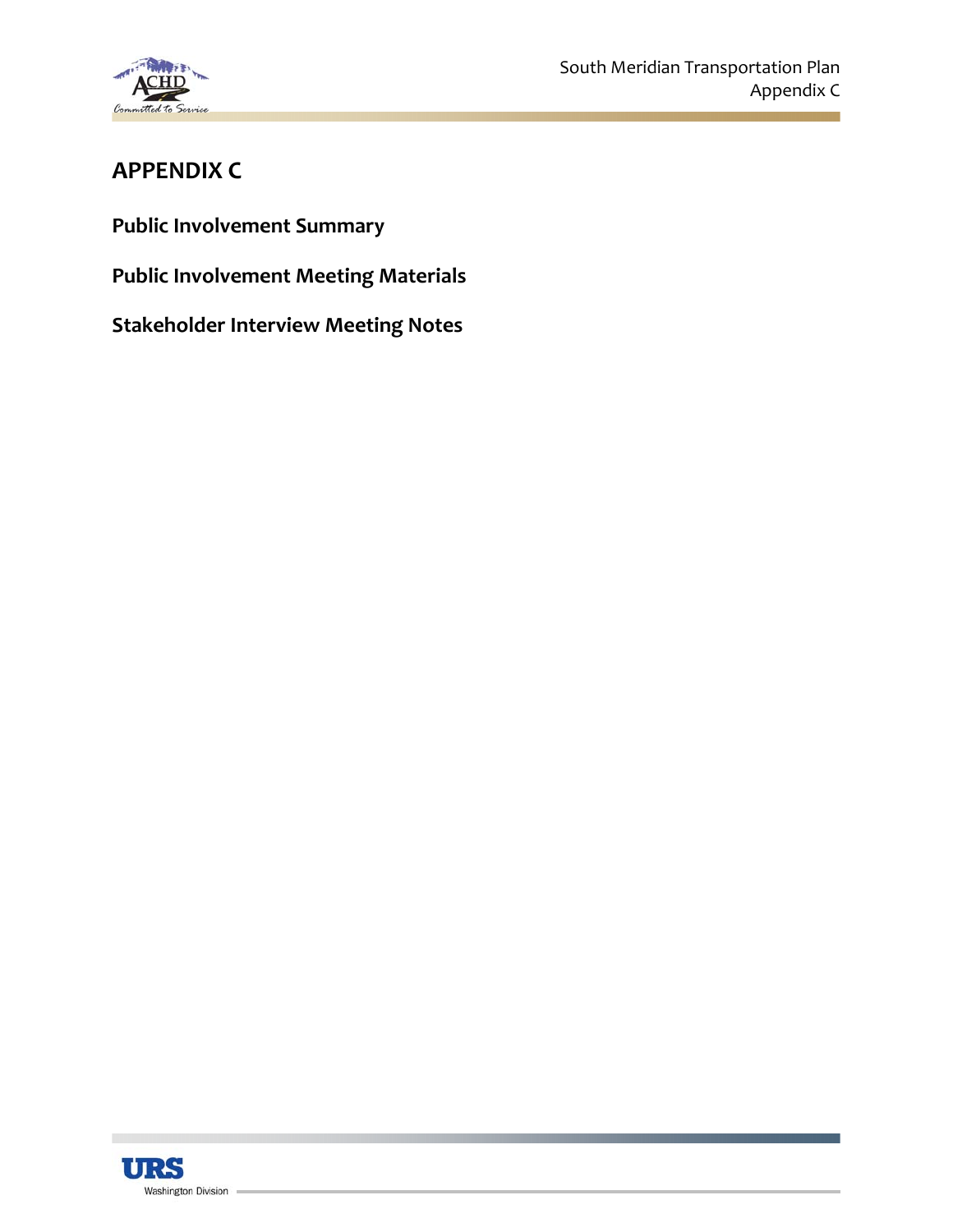

# **Public Involvement Summary**

The City of Meridian prepared and hosted public meetings for the *South Meridian Area Public Participation Program & A Land and Market Assessment Study* in April and again in July of 2006. These meetings were held to discuss community identity and priorities for property owners and residents located between Meridian and Kuna. After discussing these issues, meeting attendees prioritized those issues that were important to them to help the project team gauge what is most important to their community. This information was used to better address the community's values in the Comprehensive Plan.

A third and final meeting was held on September 20, 2006 to discuss the three land use alternatives being considered for the South Meridian Area. The alternatives were developed based on public input collected at the two previous public meetings and the *Land and Market Assessment Study*. ACHD and Washington Group attended this meeting with graphics depicting existing and 2030 forecast daily traffic volumes on the arterial roadways included in the South Meridian Area. Almost 200 participants attended the meeting and provided input on the land use alternatives and on the need for transportation improvements to provide capacity for existing traffic demand as well as the forecast demand.

The City of Meridian selected a preferred land use scenario for their comprehensive plan amendment and this scenario, along with the Communities in Motion land use scenarios, was modeled by COMPASS. The resulting traffic forecasts were analyzed by Washington Group.

ACHD prepared and hosted a public meeting on January 25, 2007 to present the Access Management Plan and the available results of the analysis, including recommended intersection and arterial improvements. The proposed Overland Road Realignment was also presented at the meeting and garnered several comments from residents that live in the area where the realignment would occur. Once again, around 200 responded to a postcard announcement sent out by ACHD by attending the meeting. The majority of the comments received recommended beginning the concept, design, and construction process as soon as possible on the roadways that currently experience congestion. Individuals had questions regarding the impacts the recommend improvements would have on their homes and businesses.

The City of Meridian participated in the meeting to gather comments about their preferred land use alternative. They received a large number of comments that the preferred land use was "too dense," meaning there were too many homes in the residential areas. Also, the recommended improvements associated with the preferred land use alternative were much greater in scope and impact than those identified for the other regional land use scenarios. As a result of the comments received and the transportation analysis performed by Washington Group, the City

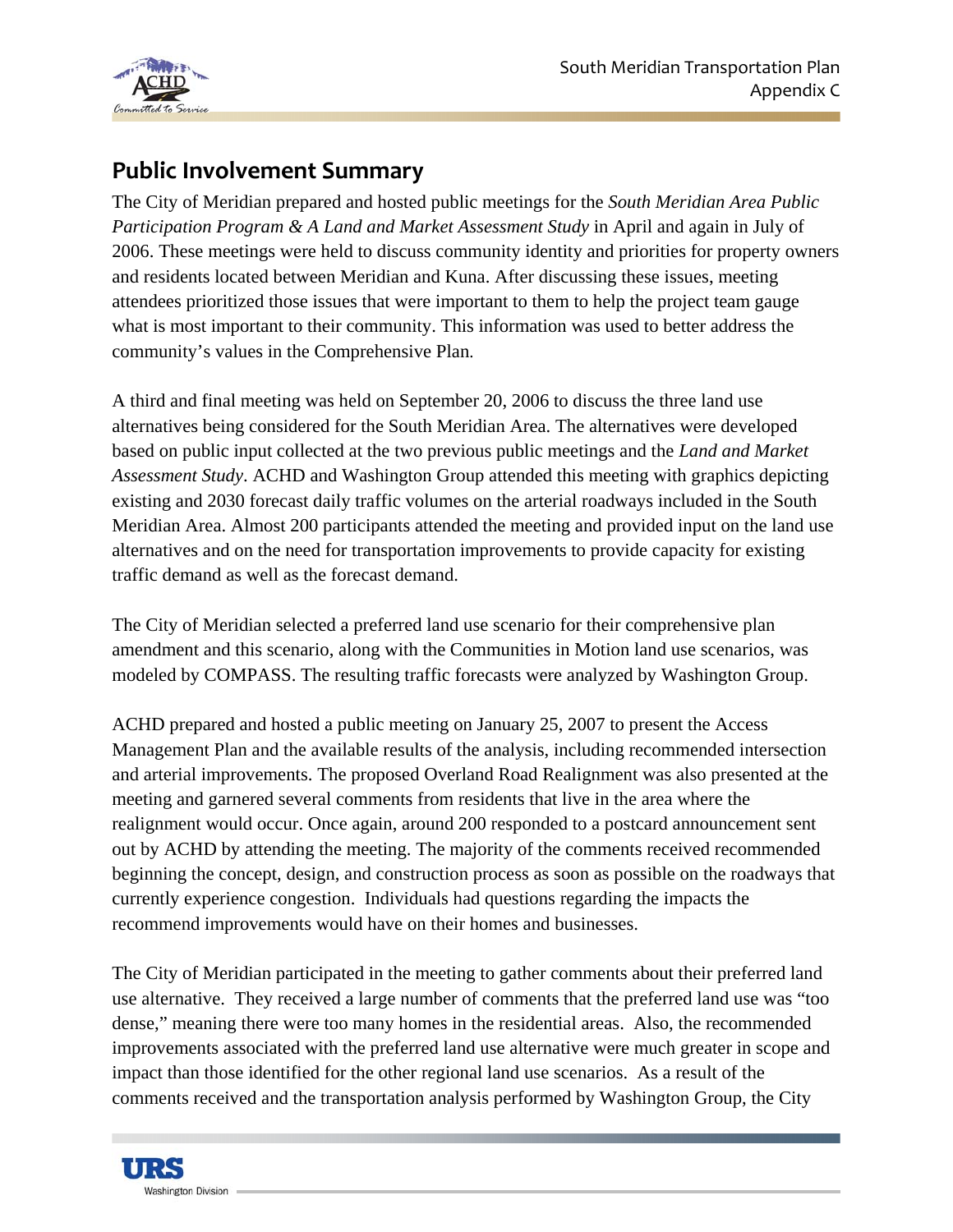

revisited their preferred land use plan and provided Washington Group with an updated land use scenario to model and analyze. That revised land use scenario is utilized in this South Meridian Transportation Plan and contrasted against the two other regional growth scenarios. Both the South Meridian Comprehensive Plan Amendment Preferred Alternative Proposed Land Use Map and the revised Staff Response Map are found in **Appendix B**.

Recently, the City of Meridian Planning & Zoning Commission tabled discussions on the South Meridian Comprehensive Plan Amendment until November 1, 2007. This decision was a result of receiving testimony at a public hearing held on April 5, 2007. That testimony indicated that more public review and discussion of the preferred land use scenario is needed before amending the Comprehensive Plan. The Planning & Zoning Commission will hold a public workshop to present the preferred alternative and gather input on revisions that the public feel are appropriate. Also, a joint City Council Meeting with the City of Kuna has been scheduled to discuss limits to both cities boundaries. Ultimately, the City of Meridian would like to use the South Meridian Transportation Plan, as adopted by the ACHD Commission, in transportation planning in preparation for the November 1, 2007 continuance of the South Meridian Comprehensive Plan Amendment. Additional information on the schedule of the City of Meridian South Meridian Comprehensive Plan Amendment can be found at the following web address:

## [http://www.meridiancity.org/planning\\_zoning/south\\_meridian\\_study/index.asp](http://www.meridiancity.org/planning_zoning/south_meridian_study/index.asp)

At the public meeting in January 2007, feedback from stakeholders, the public, and the City made it clear that these large arterials were not desirable or practical. A revised land use alternative based on reduced densities utilized a more robust collector requiring fewer 7-lane arterials. A draft of the South Meridian Transportation Study was submitted to ACHD in August 2007.

Based on staff recommendations, the ACHD Commission decided to hold the study as the City of Meridian revised their land use plan during the winter of 2007-2008. Once the South Meridian Comprehensive Amendment based on reduced densities was finalized and adopted in 2008, the ACHD Commission moved to have the South Meridian Transportation Study updated to reflect components of the draft *Transportation and Land Use Integration Plan* (TLIP) study. Thus, the proposed collector connections to the arterial roadways have been modified based on draft TLIP recommendations.

A South Meridian Transportation Study Public Information Meeting was held March 19, 2009, at Mary McPherson Elementary School. The meeting was held jointly with the proposed roundabout intersection improvements at the Ten Mile Road and Amity Road intersection. Approximately 40 citizens signed into the meeting.

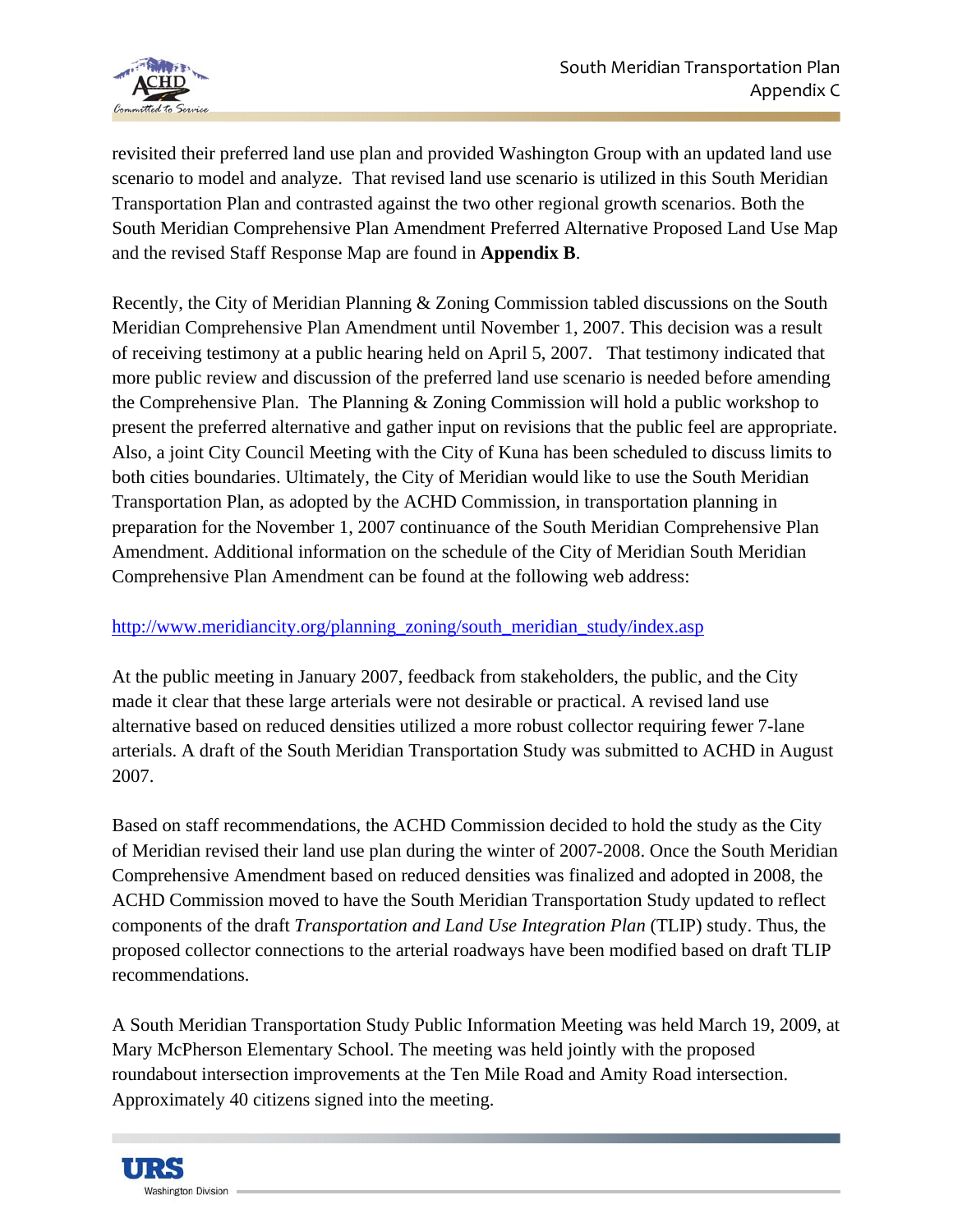

Purpose of the study, proposed roadway and intersection improvements, and access management strategies were presented to the public. Definitions of different roadway functional classifications, the importance of collector streets, and examples were presented. Also, a board discussing the next steps of the study, including time for the public comment, preparation of a final report, and consideration by the ACHD Commission for adoption were presented.

Feedback from the public was generally positive and complimentary on the planning efforts and presentation materials. Four (4) comment sheets were submitted at the meeting. Two of the comments sheets focused on the need for a study to address future demand. A third response was very specific to the need for a crosswalk across Locust Grove Road south of Victory Road because there are school aged kids who cross this arterial to reach Siena School. The belief was that the installation of a crosswalk and school speed zone would improve safety for children. The fourth comment sheet focused on the need for seven (7) lanes on Lake Hazel Road. The person felt this would greatly reduce demand on I-84 and help reduce commute times as an alternate east-west route between Canyon and Ada Counties.

One email response received in April focused on the person's opposition to roundabouts in general. They did not feel roundabouts were a good intersection alternative and requested existing intersections be left as all-way stops.

Individual land owners at the meeting had questions that generally focused on how the planning efforts will affect their property. Several asked about the timelines for when these recommended improvements would be implemented. At this point they are simply a framework and detailed timelines will be developed with ACHD's *Five Year Work Plan* (FYWP) and *Capital Improvements Plan* (CIP ) updates.

Additional public involvement completed as part of this South Meridian Transportation Plan included the following:

- Meeting with the City of Kuna Mayor and Planning Director to discuss the City of Kuna's upcoming Comprehensive Plan Amendment.
- Meeting with the Nampa Highway District and discussions with the City of Nampa Public Works Department to discuss their future plans for roadways that cross the Ada/Canyon County line into the South Meridian Area.
- Meeting with the Meridian School District No. 2 to discuss how the school's transportation fleet travels through the South Meridian Area now and gather input on future improvements that would improve the efficiency of the fleet.
- Meeting with Commuteride to discuss their options for future park-and-ride lots in the South Meridian Area.

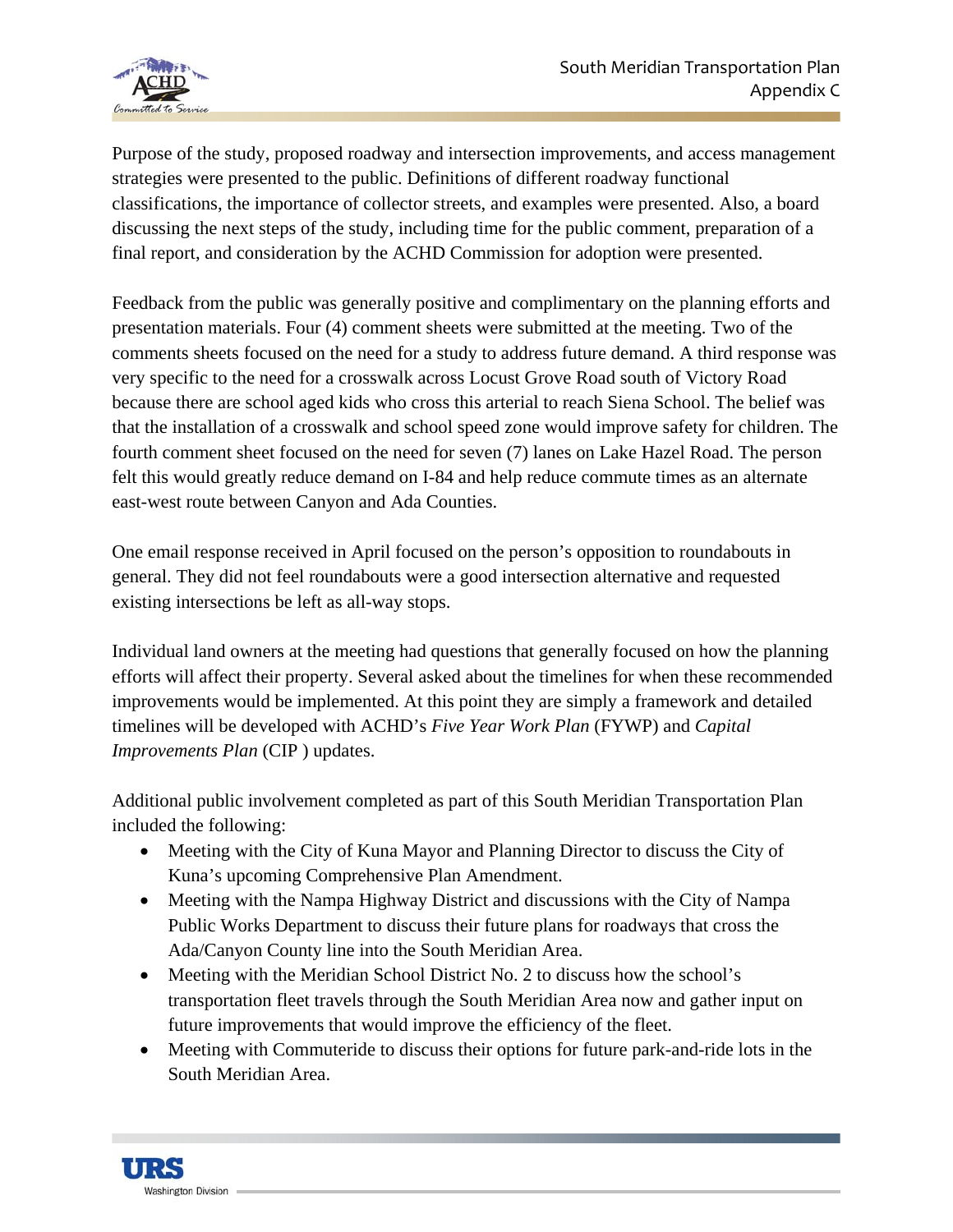

• Discussions with the Idaho Transportation Department (ITD) to discuss Meridian Road (State Highway 69).

Public involvement materials, including the postcards sent out to invite the public to meetings and notes and contact reports from meetings with agencies and stakeholders are found in this Appendix.

# **Meridian City Council Questions**

ACHD staff made a presentation to the Meridian City Council on March 17, 2009, and reported on the status of the transportation plan, including the land use updates and assumptions, potential roadway sizing, potential intersection treatments, the roadway typologies, and collector network connections. The council responded with a few questions regarding the land use assumptions and their effects on the results of the needs analysis.

The first question asked why Black Cat Road is only recommended for 3-lanes in this plan when it was recommended for 5-lanes previously. A follow up question asked if this road will require 5-lanes before the Linder Road Overpass over I-84 is provided. Black Cat Road is planned to be improved with a 3-lane cross section from Amity Road to Cherry Lane in the current CIP. However, current ACHD practice is preserving right-of-way for a future 5-lane section along Black Cat Road. The recommendations of the plan were updated to include this as part of the corridor preservation for the South Meridian Area.

The second question asked if the modeling included the latest land use plans from the City of Kuna. COMPASS transportation planners explained that the travel demand model currently includes the approved comprehensive plan from the City of Kuna and the City is in the process of updating that plan. COMPASS will include the City's updated plan in their update to the regional the long range transportation plan. ACHD will study the North Kuna Area in the future and at that time updated demographic information will be requested from the City of Kuna. Impacts from additional growth will be analyzed and future development impacts on North Kuna and South Meridian arterials not included in the CIP or other planning documents will have to be mitigated by the developers.

The major arterials that are expected to carry traffic from the City of Kuna include Black Cat Road, Ten Mile Road, Linder Road, and Amity Road. These corridors are currently being preserved for 5-lane cross sections by ACHD and the City of Meridian. The 2030 needs analysis showed that most of these corridors only need 3-lane cross sections and thus they include reserve capacity to handle travel demands significantly higher than currently forecast, up to 50% more. As these corridors are designed and built as 5-lane roadways and intersections, the reserve capacity should be able to carry additional traffic from Kuna.

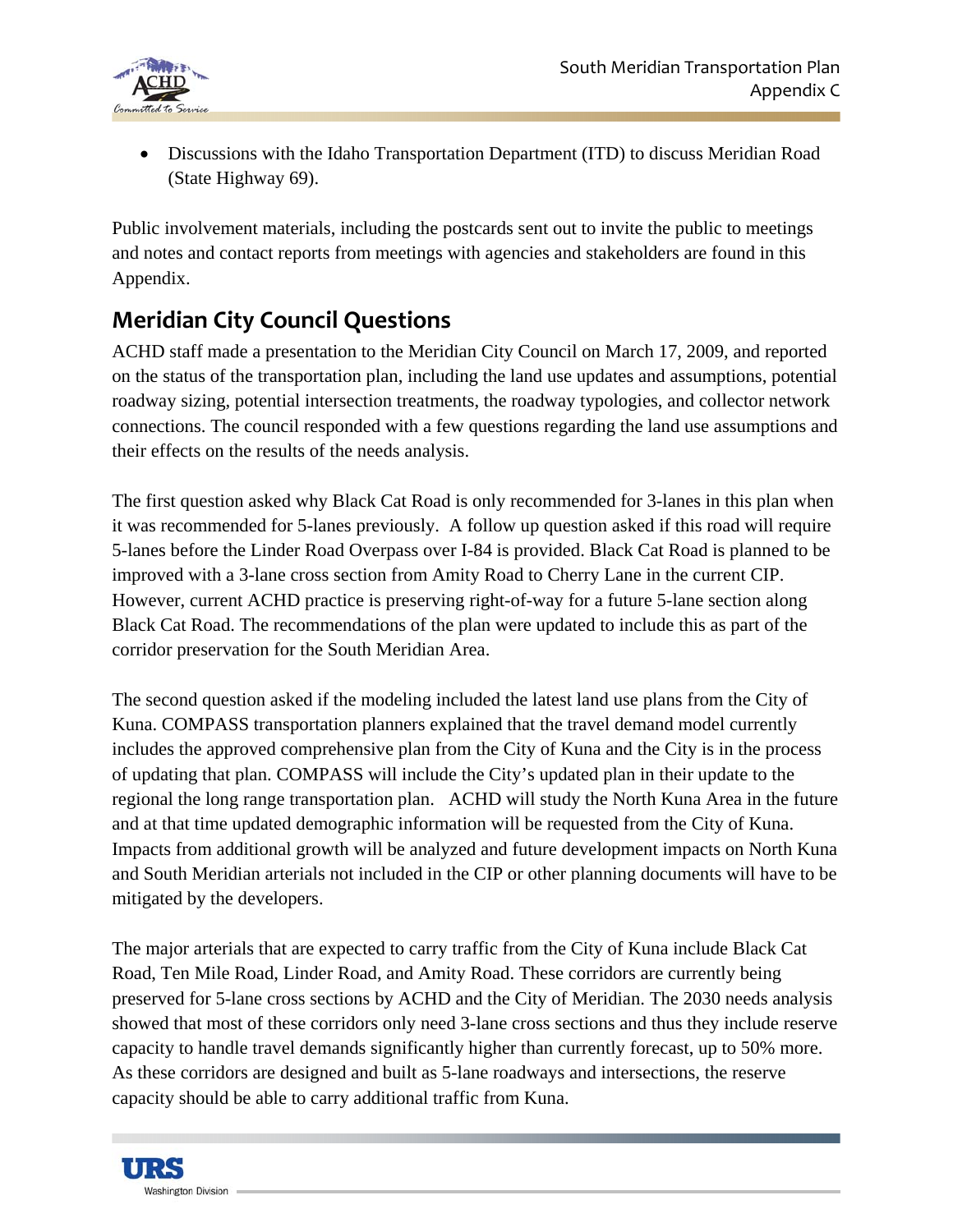

In a related question, the council asked if the roundabout proposed at the Ten Mile Road and Amity Road intersection will fail if more travel demand than is forecast comes from Kuna. Previous iterations of the South Meridian Area land use modeling included much denser development throughout the area and thus the resulting travel demand forecasts were higher than the latest iteration. For example, 2030 forecast daily volumes on Amity Road and Ten Mile Road in the August 2007 draft report were:

- Amity Road: 18,300 vehicles per day
- Ten Mile Road: 31,100 vehicles per day

The Ten Mile Road / Amity Road roundabout 2030 LOS with this travel demand forecast was LOS A with an average vehicle delay of 8 seconds. Failure, defined as LOS F, is assumed when the average vehicle delay is greater than 50 seconds. To reach this delay, volumes would have to increase by 28%.

The 2030 forecast daily volumes on Amity Road and Ten Mile Road with the latest land use assumptions are:

- Amity Road: 12,100 vehicles per day
- Ten Mile Road: 21,900 vehicles per day

The calculated 2030 LOS at the Ten Mile Road / Amity Road roundabout is LOS A with an average vehicle delay of 3 seconds. To reach failure delay (50 seconds), volumes would have to increase by 98%. The dual lane roundabout should have excess capacity and forecast travel demand will have to almost double before it will fail. This is a "factor of safety" against any potential traffic volume increases associated with the City of Kuna's updated land use plans.

A final question asked whether having a roundabout controlled intersection along the Ten Mile Road corridor that anticipates all other arterial intersections being controlled by traffic signals. ACHD staff has identified two conditions where a mixture roundabout and traffic signal control along a corridor is not desired.

- 1. If the corridor traffic signals are linked in a coordinated system, such as along the Front and Myrtle couplet in Boise or the proposed system for the Main Street and Meridian Road couplet in Meridian. The intersections must be closely spaced for the coordination to be effective (e.g. less than ½ mile). A roundabout in the midst of such a system would spoil the coordination and efficiency of the system.
- 2. If a roundabout is spaced too closely to a signal controlled intersection, traffic may stack up from the signal into the roundabout. Once this occurs, the roundabout will shut down and no vehicles will move through it until the signal clears the stacked vehicles.

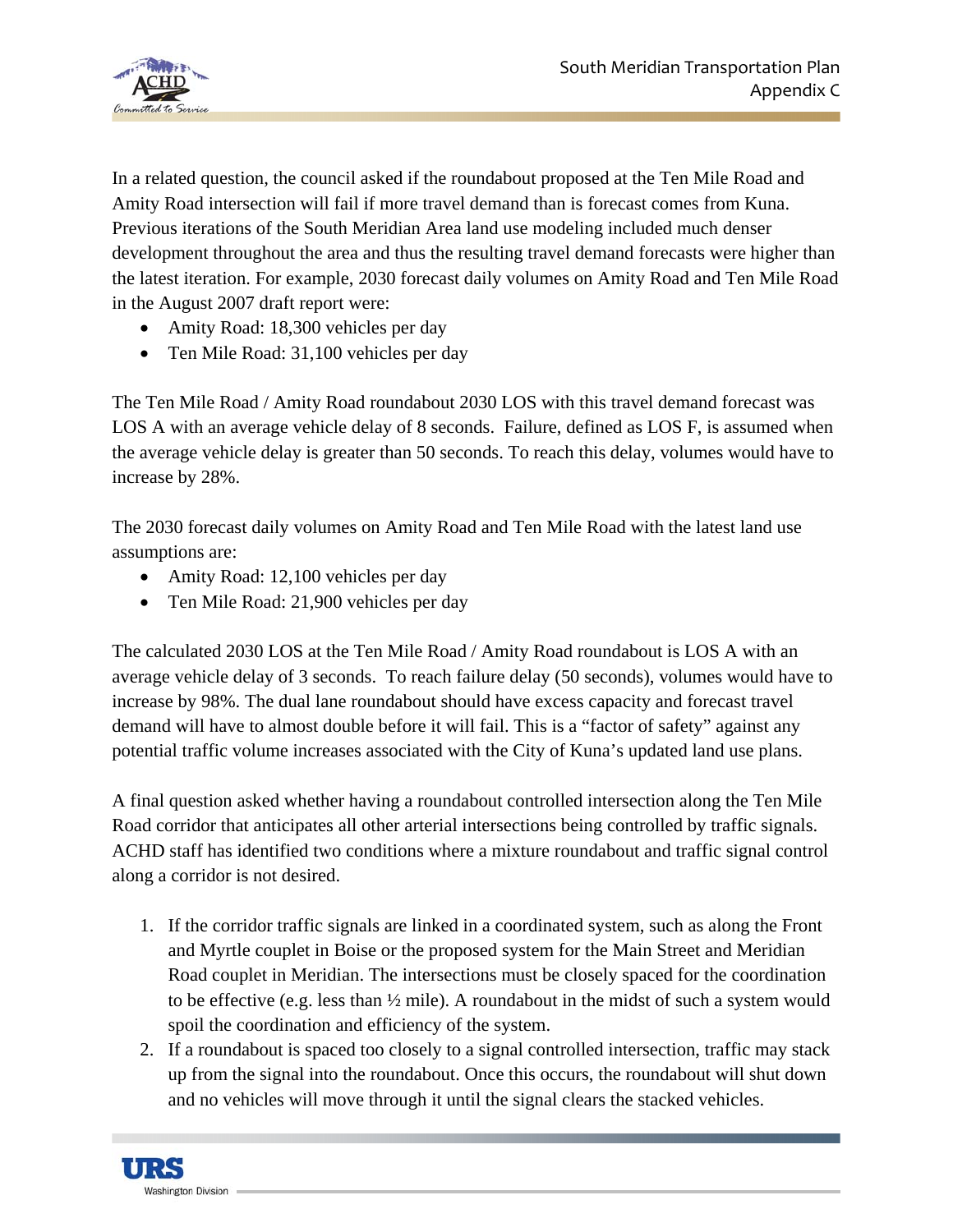

Neither of these conditions applies to the proposed Ten Mile Road / Amity Road roundabout. It will be spaced at least  $\frac{1}{2}$  mile from the nearest intersection, which will not interfere with any coordination. Traffic is not expected to stack up over ½ mile from any traffic signal. The roundabout should operate adequately in the Ten Mile Corridor.

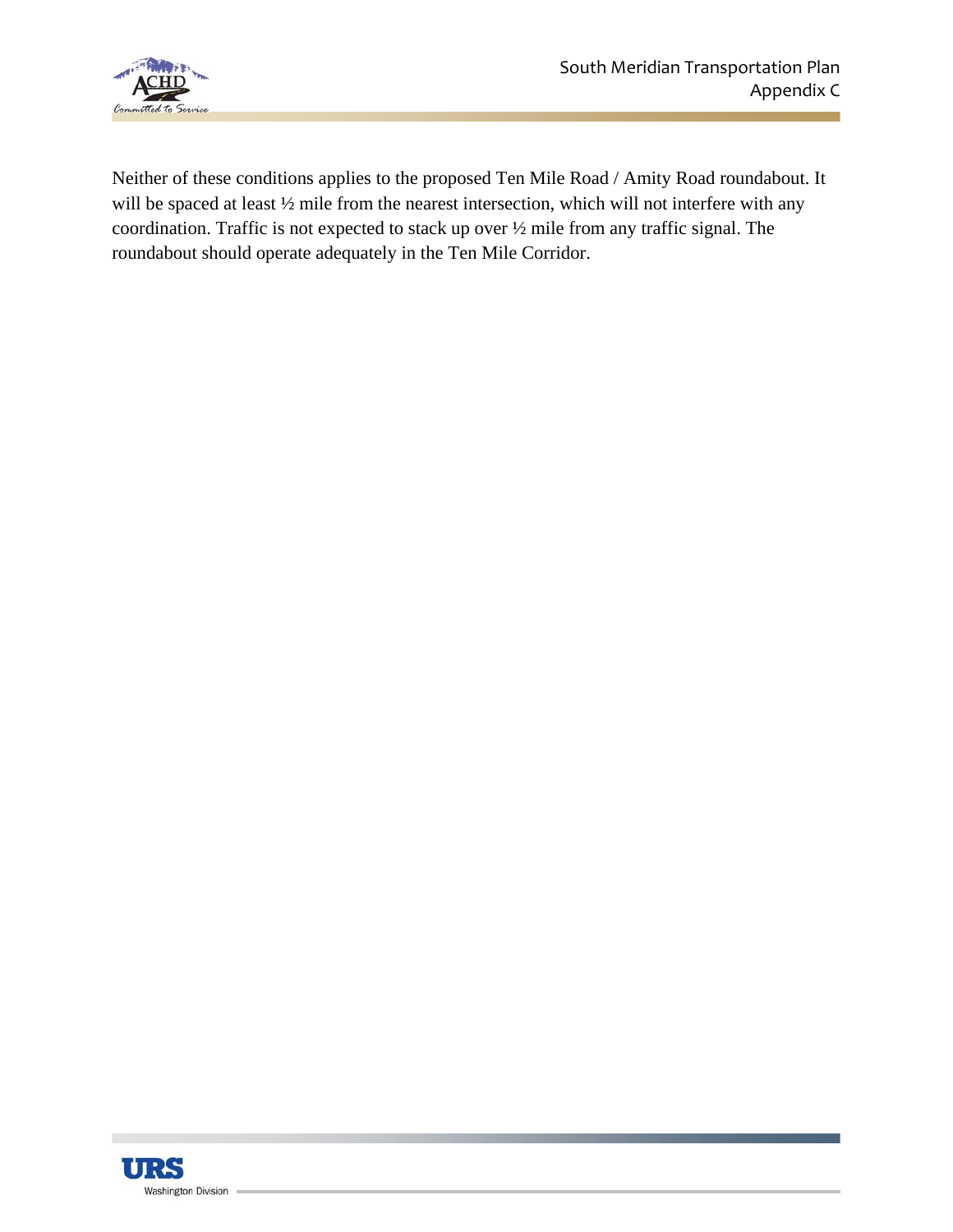

#### **ENGINEERING, OPERATIONS & MANAGEMENT**

720 Park Boulevard/P.O. Box 73 Boise, Idaho 83729 PHONE: (208) 386-6036/FAX: (208) 386-6050

## **Meeting Minutes**

| Project:                                                      | South Meridian Transportation Plan<br>Commuteride             | Date:                     |             | September 20, 2006 |  |
|---------------------------------------------------------------|---------------------------------------------------------------|---------------------------|-------------|--------------------|--|
|                                                               |                                                               | Project #:                | 28930-10.02 |                    |  |
|                                                               |                                                               | <b>Next Meeting Date:</b> |             | Not Set            |  |
| <b>Notes By:</b>                                              | Cameron Waite, WGI                                            |                           |             |                    |  |
| <b>Attendees:</b>                                             | Cecelia Hockett, Vanpool Services<br>Coordinator              |                           |             |                    |  |
|                                                               | Kirk Montgomery, Marketing and<br><b>Outreach Coordinator</b> |                           |             |                    |  |
|                                                               | Cameron Waite, WGI                                            |                           |             |                    |  |
| <b>Distribution to Attendees plus:</b><br>Craig Herndon, ACHD |                                                               |                           |             |                    |  |
|                                                               |                                                               |                           |             |                    |  |

## **Duration: ~ ½ Hour**

We began the meeting describing the project, its purpose, and the reason we were meeting with the school district, namely to find out any of their concerns and/or plans in the South Meridian area. They currently have park & ride lots at both the Meridian and Eagle interchanges. The Meridian park & ride lot is the only one with bus service at this time but that should change as transit systems expand in other areas. All park & ride lots ae designed to allow bus pick up in the future. They also have two park & ride lots in Kuna that use SH-69 and I-84. They develop new sites as they work with cities and interested citizens. Commuteride anticipates more sites in Meridian and Kuna as growth continues.

Money from the Wye interchange project was set aside for congestion management and this money was used to expand the program. Commuteride has a large need for more park & ride lots in North Meridian as well as further west into Canyon County as these areas have quickly grown.

Cecelia felt that the new interchanges at Ten Mile and McDermott would be logical places for additional park & ride lots. They need to coordinate with ITD and the City of Meridian to provide infrastructure and access.

Commuteride will provide information and attend meetings with various agencies and projects when invited. We will definitely invite them to attend our planned meeting in January and will keep them up to date with our project.

cc: Project File 28930, Attendees and Distribution List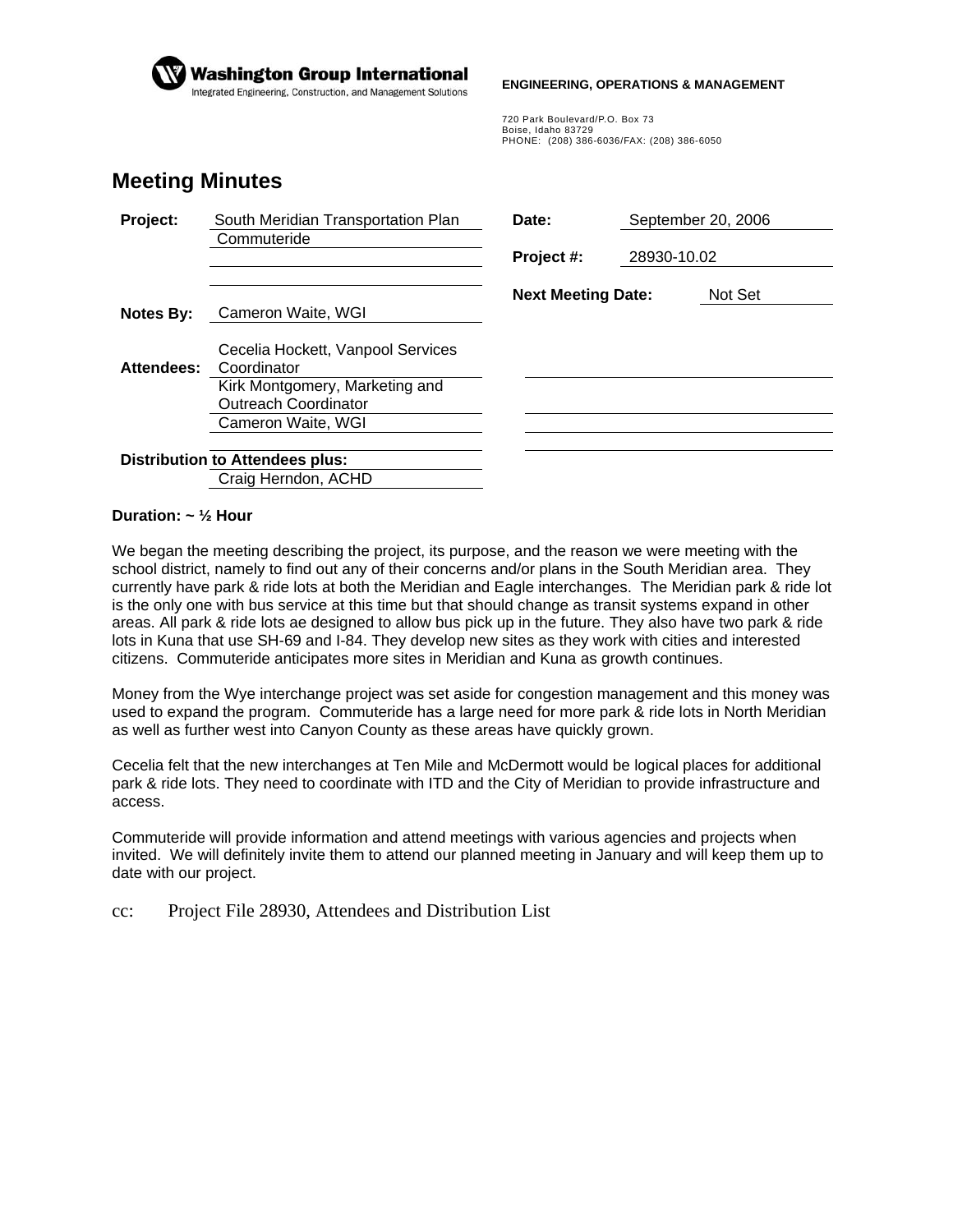

#### **ENGINEERING, OPERATIONS & MANAGEMENT**

720 Park Boulevard/P.O. Box 73 Boise, Idaho 83729 PHONE: (208) 386-6036/FAX: (208) 386-6050

## **Meeting Minutes**

| Project:   | South Meridian Transportation Plan<br>Meridian School Distirct No. 2 | Date:                     | September 18, 2006<br>28930-10.02 |         |
|------------|----------------------------------------------------------------------|---------------------------|-----------------------------------|---------|
|            |                                                                      | Project #:                |                                   |         |
|            |                                                                      | <b>Next Meeting Date:</b> |                                   | Not Set |
| Notes By:  | Cameron Waite, WGI                                                   |                           |                                   |         |
| Attendees: | Sue Johnston, Transportation<br>Director                             |                           |                                   |         |
|            | Craig Herndon, ACHD                                                  |                           |                                   |         |
|            | Cameron Waite, WGI                                                   |                           |                                   |         |
|            |                                                                      |                           |                                   |         |
|            | <b>Distribution to Attendees plus:</b>                               |                           |                                   |         |

### **Duration: ~ ½ Hour**

We began the meeting describing the project, its purpose, and the reason we were meeting with the school district, namely to find out any of their concerns and/or plans in the South Meridian area. Lake Hazel becoming a major arterial with 5 lanes and high traffic volumes is a concern to the school district because Lake Hazel Elementary fronts this roadway. These major roadways and schools do not mix well, especially for the children walking to school. This school is located east of our project boundaries but the Southwest Boise Transportation Plan will address this concern and will contact Sue to discuss it.

Sue mentioned that Victory Road and SH 69 (Meridian Road) is a difficult intersection due to the high volumes on SH 69. They modified their bus routes to avoid this intersection due to long delays. Craig mentioned that a signal is being installed at this intersection and should be operational in the next few months. The Locust Grove overpass will be a great help to the school district as it will provide more direct routes for several buses. Craig explained that the project is out for bid now and will be constructed in the next 1 ½ years or so. Eagle Road continues to carry larger volumes and several intersections experience large delays. All of these locations and traffic increases have led to much longer travel times for bus routes and more delay, fuel consumption, etc.

The Ten Mile Road interchange will also help the school district transportation situation by relieving other roadways and providing other routes for school buses. The Amity Road roundabout study will provide these type of intersections at most of the intersections along Amity Road. Sue has driven through roundabouts and feels they are a good intersection alternative and will not hamper the buses.

The majority of this study is rural with few transportation problems for the school district at this time. Sue appreciated the proactive approach in planning for the future now. She will circulate the study area map to the dispatchers and have them respond with any comments concerning transportation issues in the area. She will contact us if and when any concerns or questions come to her attention.

### cc: Project File 28930, Attendees and Distribution List